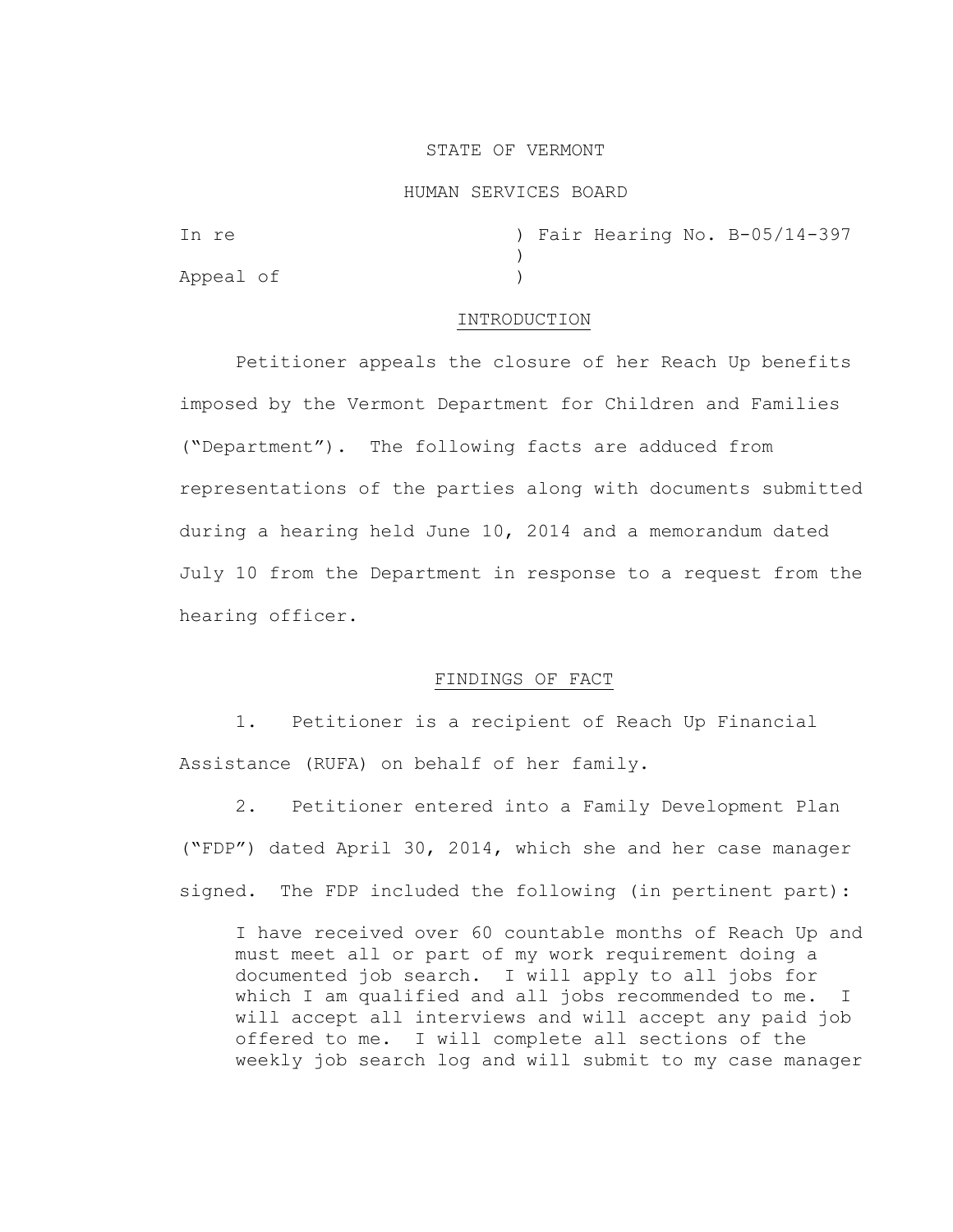by the following Tuesday at 8:30 a.m. If I do not do any of this my grant will close.

3. Petitioner's Reach Up was subsequently closed when she failed to hand in her job search log by 8:30 am on May 6, 2014, pertaining to her activities for the week prior.

4. During the week prior to May 6, petitioner had a job interview and was offered and accepted a job on Saturday, May 3.

5. Petitioner does not dispute that she failed to hand in her job search log on May 6. She believed that she did not need to hand in the log because she had found a job. She further did not believe it was necessary to hand in the log because she was under the impression that she would no longer qualify for benefits because of her job income.

6. The Department found that petitioner had not established good cause for failing to hand the log in, leading to the decision to close her Reach Up.<sup>1</sup>

7. Petitioner's benefits were closed on the ground that she failed to meet the work requirement.

 $1$  The Department represented at hearing that it must receive the work search log on a timely basis in order to receive federal funding reimbursement.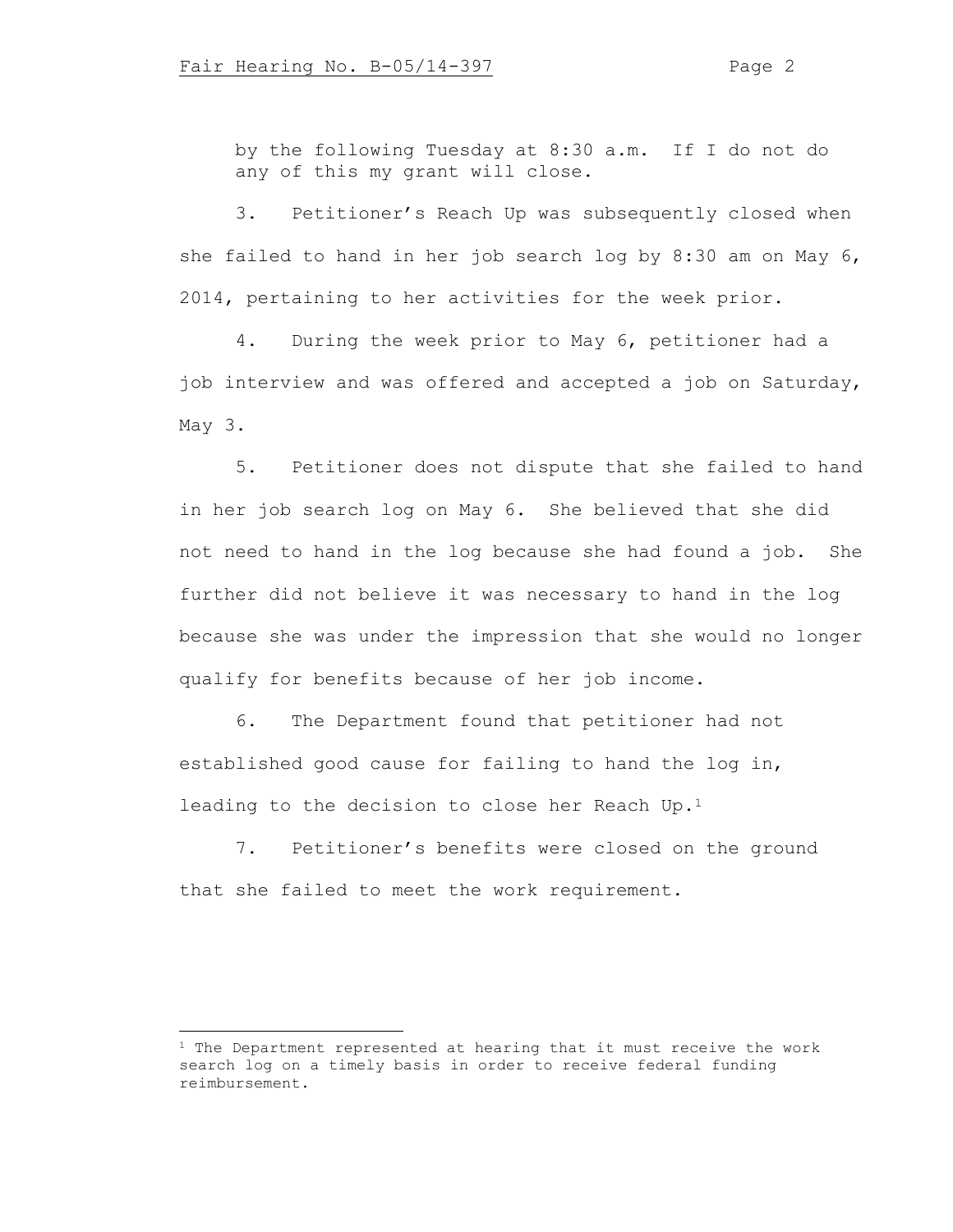8. Petitioner's hours at her new job have been reduced and she now believes she may qualify for Reach Up and is interested in receiving benefits.

9. There is no dispute that petitioner has received 60 or more cumulative months of Reach Up assistance.

10. Petitioner timely appealed the closure of her benefits.

### ORDER

The Department's decision is reversed as to the decision that she failed to meet the RUFA work requirement and the matter is remanded to the Department in accordance with this recommendation.

# REASONS

The general purpose of the Reach Up program is to encourage economic self-sufficiency, support nurturing family environments, and ensure that children's basic needs are met. Reach Up Rules § 2200. Reach Up regulations now mandate that the Department close benefits when a household that has received 60 or more cumulative months of assistance is noncompliant with program requirements. *See* Reach Up Rules § 2238.1 ("For families who have received 60 or more countable, cumulative months of assistance, noncompliance with Reach Up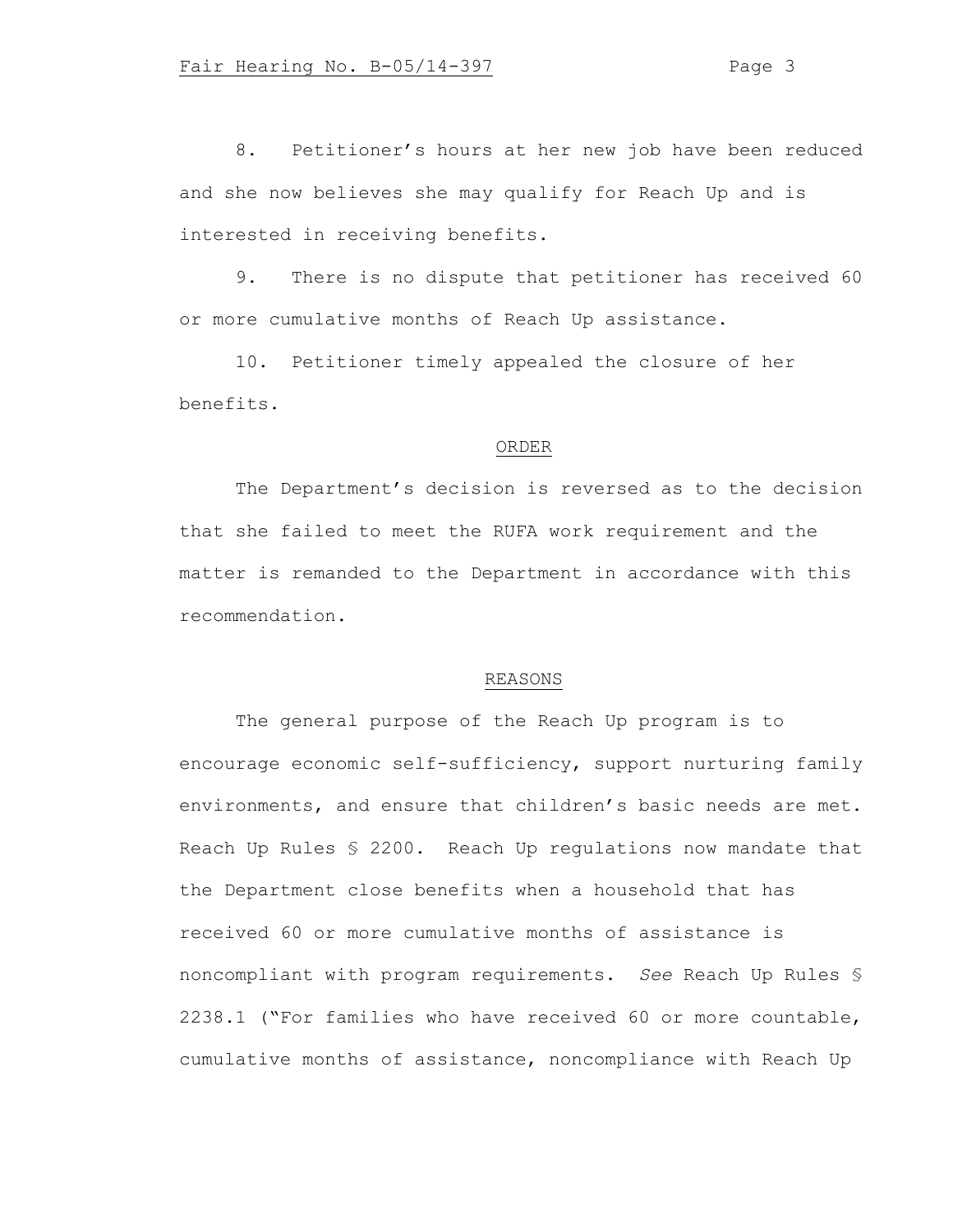services component requirements, without good cause, or not fulfilling the work requirement, regardless of good cause, will result in termination of the family's Reach Up grant."). Notably, a distinction is made between noncompliance with "service component requirements" and noncompliance with "the work requirement."<sup>2</sup>

The Department asserts that petitioner was non-compliant with her work requirement when she failed to file her job search log on May 6, pertaining to the week prior. The Department further asserts that it is immaterial whether petitioner can now *in fact* establish that she engaged in the job search which the log would have presumably documented, or submit the log after the deadline, and that her failure to submit the log *on time* constitutes the sole and exclusive violation of her work requirement. The Department does not dispute that petitioner was engaged in job search activities of some kind during the week in question and in fact accepted a job prior to the deadline for submission of the log.

<sup>2</sup> A family whose Reach Grant is closed for non-compliance without good cause may be eligible again at any time following a two month break in assistance. *See* Reach Up Rules § 2238.2(A). Failure to meet a work requirement mandates closure with or without good cause. *See* Reach Up Rules § 2238.1. However, the Department has adopted procedures which appear to allow a recipient to reapply immediately following the date of closure of benefits if good cause is found for failing to comply with the work requirement. *See* Bulletin 14-12, P-2349, p.3 (eff. 5/1/14).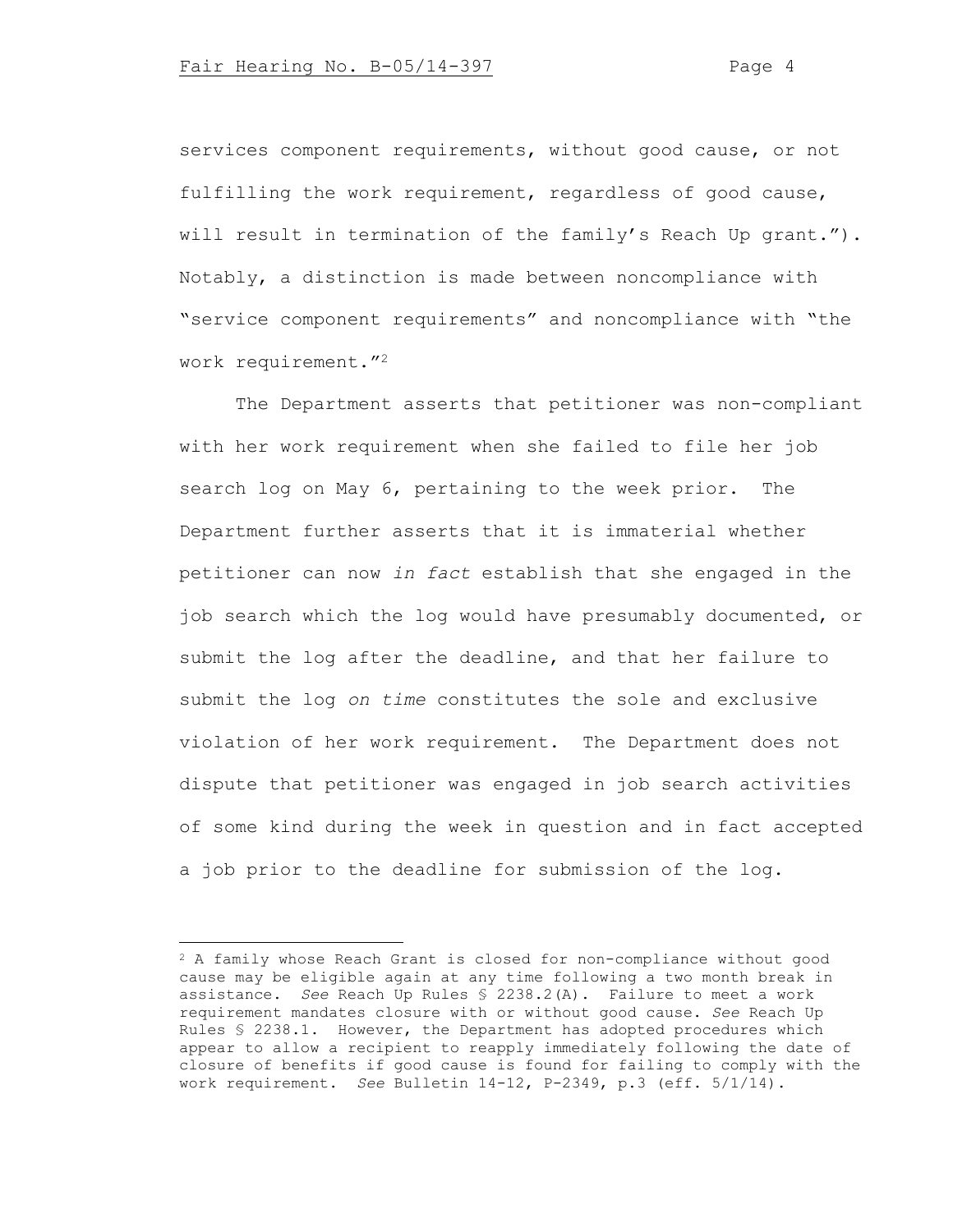Reach Up regulations promulgated by the Department specify "work activities" as "the activities that participants must engage in to fulfill their work requirement." RU Rules § 2350. The rules list both "core" and "non-core" activities which may satisfy the work requirement. Among core activities is a category titled "Job Search and Job Readiness Assistance." RU Rules § 2350.6. The description of this category includes activities such as resume and application preparation, job interviews, work search and work-search training, and life skills training. *See* Id.

The rules do not specify that documentation of activities that meet the work requirement *in and of itself* is a substantive element of the work requirement. While it is not unreasonable for the Department to require some sort of verification of activity that meets the work requirement, the failure to submit such verification, particularly by a certain time and date without any opportunity to cure that failure, cannot be the sole measure of whether the work requirement is met. In this respect, the work requirement is clearly substantive. This is only strengthened where the regulations make a distinction between failing to meet service component requirements and failing to meet the work